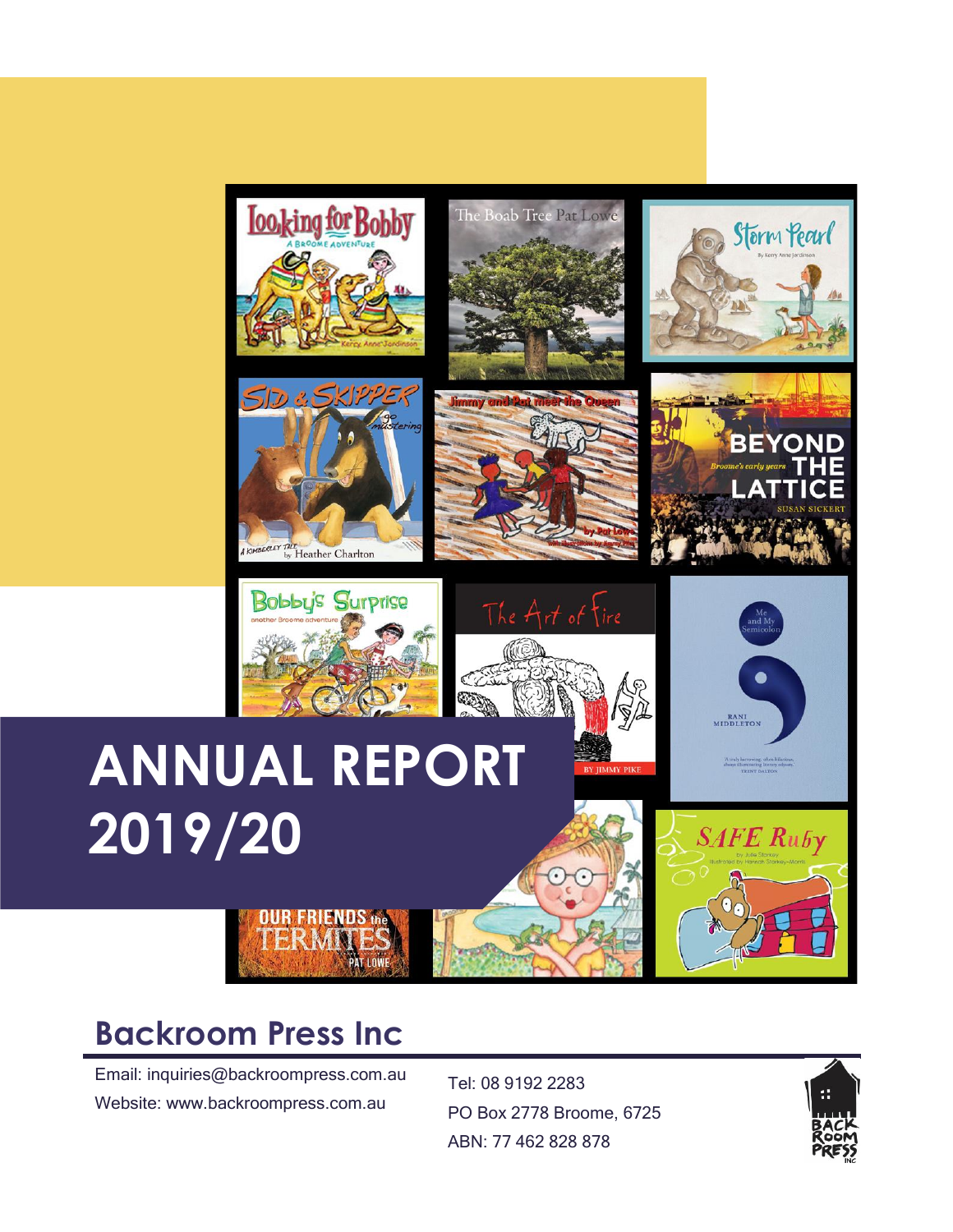## **TABLE OF CONTENTS**

| 2019/20 Committee Members 2019/20 Committee Members 2019/20 Committee Members |    |
|-------------------------------------------------------------------------------|----|
|                                                                               |    |
| Book launch: The Boab Tree                                                    |    |
|                                                                               |    |
|                                                                               |    |
|                                                                               |    |
|                                                                               |    |
|                                                                               |    |
|                                                                               |    |
|                                                                               |    |
|                                                                               |    |
|                                                                               | 10 |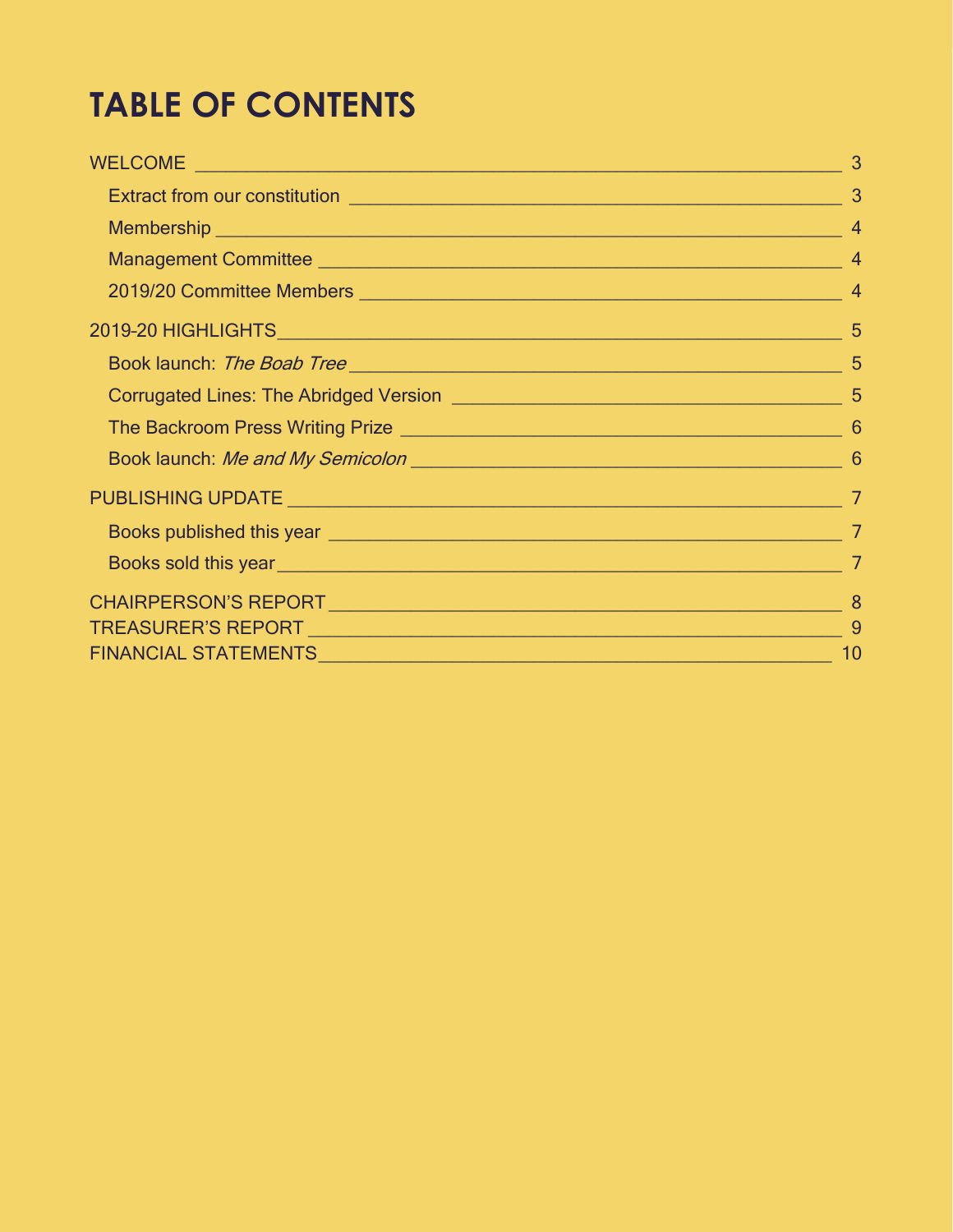### <span id="page-2-0"></span>**WELCOME**

We are delighted to bring you the highlights of 2019–20 in this Annual Report. In this year of 'the new normal', dealing with COVID-19, Backroom Press has still managed to achieve great things. In addition to setting out our highlights for the year, this report sets out a summary of our sales and our financial statements since our previous AGM.

### <span id="page-2-1"></span>**Extract from our constitution**

- A. The name of the Association is Backroom Press Incorporated
- B. The objects of the Association are:
	- a. To help educate the public about our region through the publication of books with subject matter or themes drawn from the Kimberley
	- b. To foster understanding between community groups
	- c. To promote the interests of diverse groups in the community
	- d. To raise funds to support inter-community educational projects
	- e. The property and income of the Association shall be applied solely towards the promotion of the objects or purposes of the Association and no part of that property or income may be paid or otherwise distributed, directly or indirectly, to members of the Association, except in good faith in the promotion of those objects or purposes.
- C. Any eight members personally present (being members entitled to vote under these rules at a general meeting) will constitute a quorum for the conduct of business at a general meeting.
- D. Any four committee members constitute a quorum for the conduct of the business of a committee meeting.
- E. The Association's financial year will be the period of 12 months commencing on 1 July and ending on 30 June of each year.

Backroom Press Inc was founded in 2006 and became incorporated as a not-for-profit organisation in 2009. We publish books from or about the Kimberley, WA, and support community events and educational projects in Broome and beyond.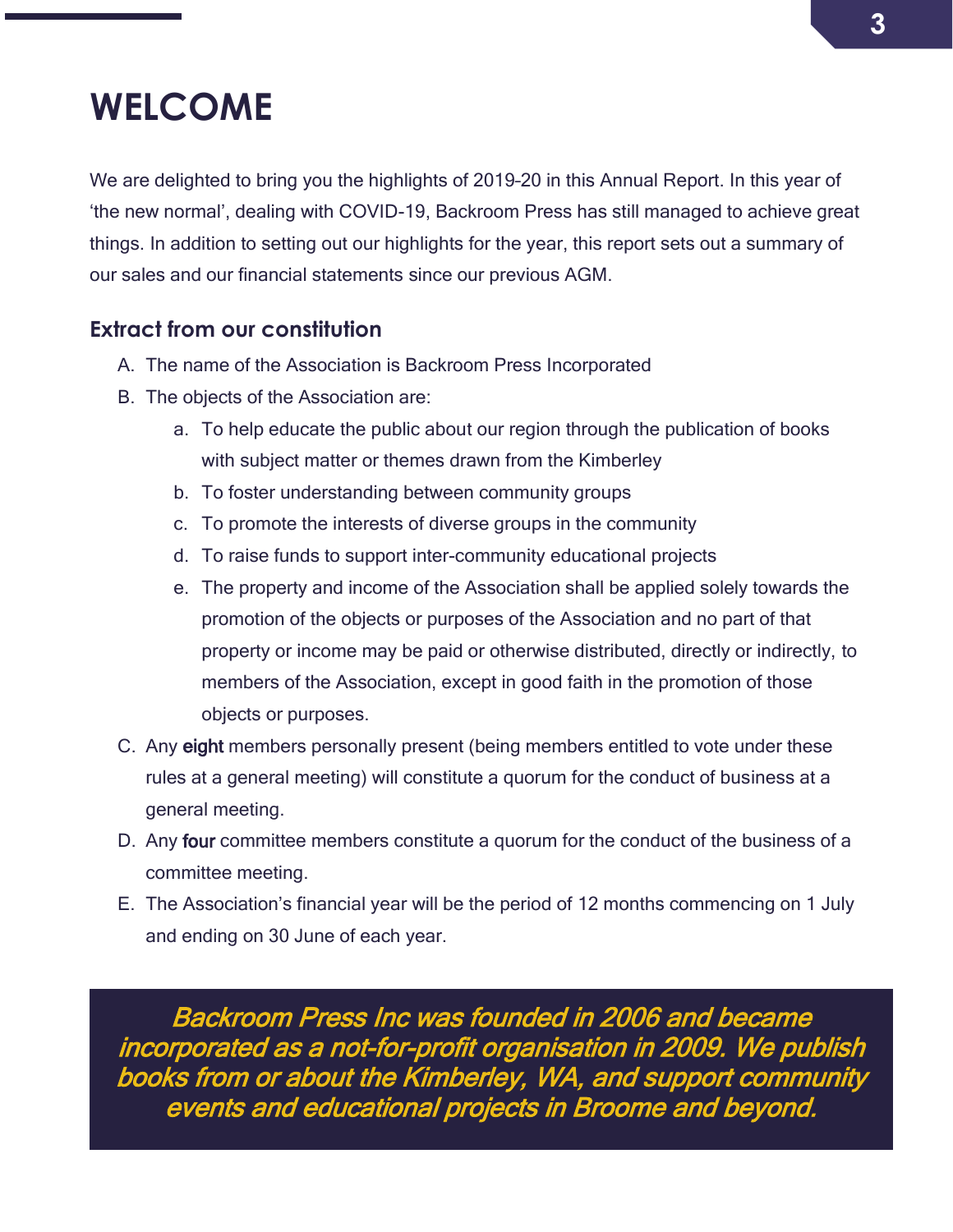#### <span id="page-3-0"></span>**Membership**

There is a once-only joining fee of \$10. To become a member visit our website: <http://backroompress.com.au/index.php/get-involved/> (PayPal available), or sign up in person at the AGM (cash only).

All members are invited to volunteer and contribute their ideas about the priorities and activities of the organisation. These include running and taking part in public and educational events, publishing books, and finding ways of raising our profile in the community. Members are added to our email list, receive copies of our e-Bulletin, Backroom Bytes, and are encouraged to attend our AGM.

No. of members: 73

#### <span id="page-3-1"></span>**Management Committee**

The Backroom Press Management Committee of eight manages the affairs of the **Association** 

#### <span id="page-3-2"></span>**2019/20 Committee Members**

Gillian Kennedy (Chairperson) Joyce Hudson (Deputy Chairperson) Christine Elsasser (Treasurer) Sarah Tobias (Secretary) Pat Lowe Deb Courtney Trish Pepper Vicki Carroll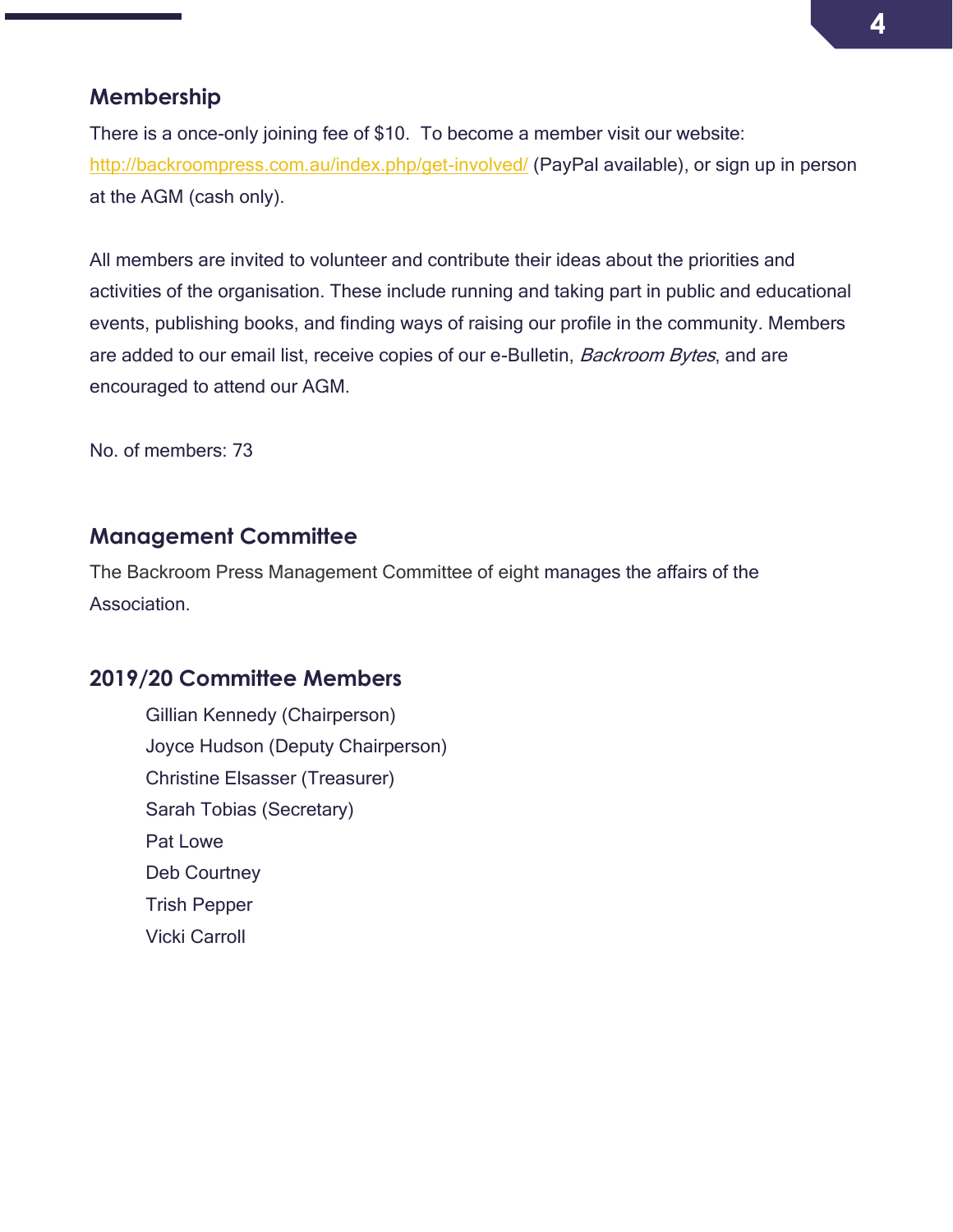### <span id="page-4-0"></span>**2019–20 HIGHLIGHTS**

#### <span id="page-4-1"></span>**Book launch:** *The Boab Tree*

In November 2019 we enjoyed a lively launch of the second edition of Pat Lowe's The Boab Tree at the Broome Public Library. Environs Kimberley ecologist, Malcolm Lindsay, launched the book and interviewed Pat about her love of this "colossus of the bush". Pat had the crowd (of one hundred or so punters) enthralled. It was a most entertaining evening. The Library staff, in typical form, were wonderful, generous hosts.



#### <span id="page-4-2"></span>**Corrugated Lines: The Abridged Version**



The ninth annual Corrugated Lines festival was supported by Backroom Press again this year. Backroom Press Secretary, Sarah Tobias, did a fabulous job as the festival coordinator, and Pat Lowe and Gillian Kennedy assisted from the sidelines. Due to COVID restrictions the festival was much smaller than we had originally planned taking up only half the weekend — but it was

no less engaging for the community. Our events included the inaugural Backroom Press Writing Prize (see below) and the delightful *Story Time with Jonni and Pat*, held at the Broome Public Library, which saw Pat Lowe and 8-year-old Jonni Ockerby and her mum chatting about their love of books, writing and stories.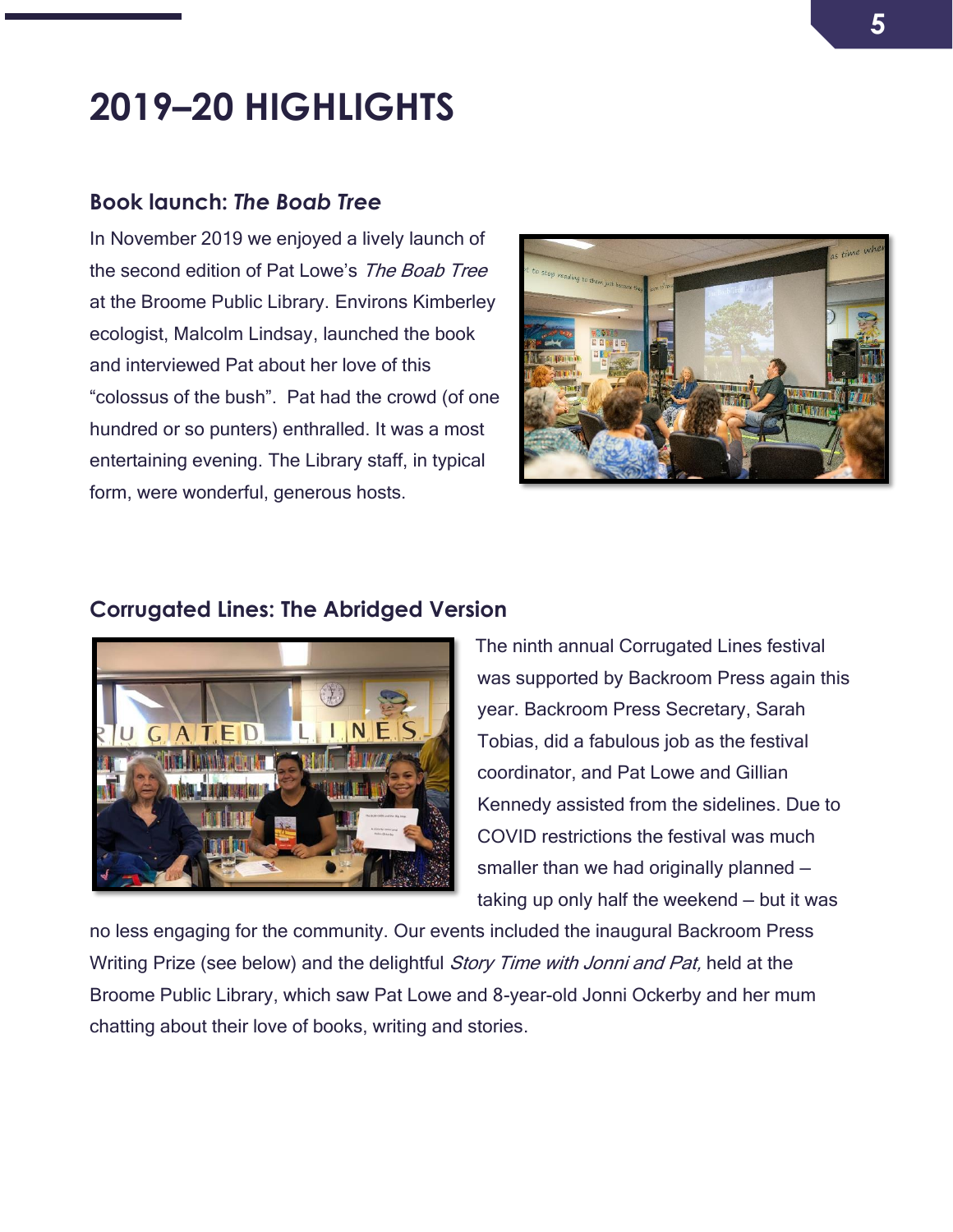#### <span id="page-5-0"></span>**The Backroom Press Writing Prize**

One of the aims of Backroom Press is to support Kimberley writers by giving them a platform to have their work read by a broader audience. This year we held the first ever Backroom Press Writing Prize competition. We invited anyone who had spent time in the Kimberley to submit to us a short story of 2000 words or less. We received 12 entries and judges selected three winners. An additional two were highly commended. The prize money was taken from the donated royalties from Suzie Sickert's Beyond the



Lattice and the winning entries were published on our website.

#### <span id="page-5-1"></span>**Book launch:** *Me and My Semicolon*

Almost two years since she passed away, Rani Middleton's blog-turned-book, Me and My Semicolon, was launched at St Mary's College on 15<sup>th</sup> October 2020. This publication was lovingly brought to reality by dedicated members of the Backroom Press team – in particular, Trish Pepper and Pat Lowe, who edited the manuscript,

Christine Elsasser, who managed the design and



printing process, and Joyce Hudson, who coordinated the sales and distribution. We worked closely alongside Rani's husband, Nathan Laird, and her parents, Juliet and Matthew Middleton. The launch was bittersweet, but also a reminder of the wonderful person that Rani was. Many of her family and friends attended — both in person and online, via Facebook Live. The staff and students at St Mary's were so generous in hosting, catering and providing entertainment for the event. Vanessa Mills did a wonderful job as MC and Deb Hannagan officially launched the book, giving a heartfelt speech.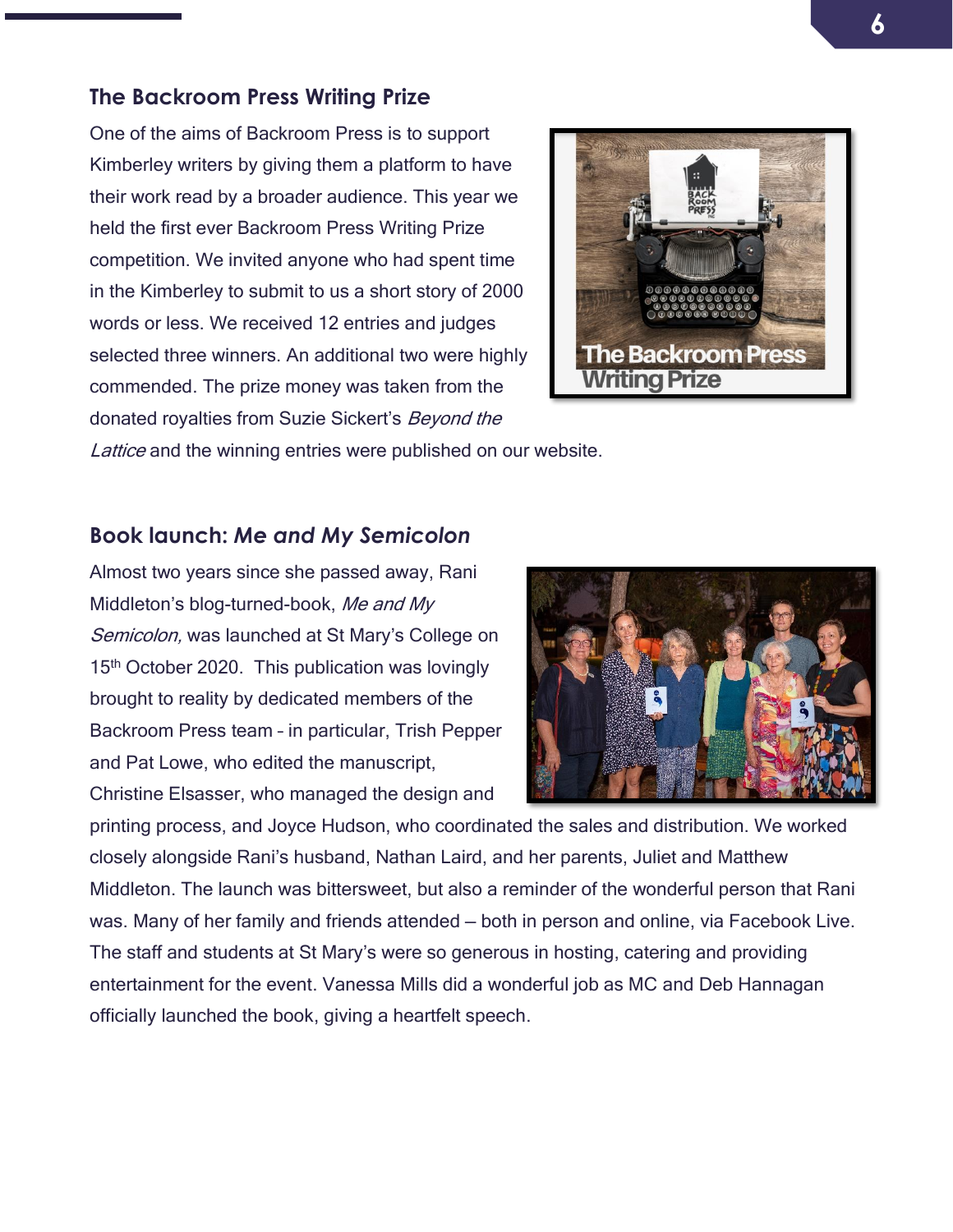# <span id="page-6-0"></span>**PUBLISHING UPDATE**

### <span id="page-6-1"></span>**Books published this year**

• Me and My Semicolon by Rani Middleton

### <span id="page-6-2"></span>**Books sold this year**

(1 October 2019 to 30 September 2020)



|                | <b>TITLE</b>                                               | <b>AUTHOR &amp;</b><br><b>ILLUSTRATOR</b> | PUBL.<br><b>DATE</b> | <b>COPIES</b><br><b>SOLD</b><br>2018/19 | <b>COPIES</b><br><b>SOLD THIS</b><br><b>YEAR</b> |
|----------------|------------------------------------------------------------|-------------------------------------------|----------------------|-----------------------------------------|--------------------------------------------------|
| 1              | Me and My Semicolon<br>(hardcover edition)                 | Rani Middleton                            | 2020                 | n/a                                     | 150                                              |
| $\overline{2}$ | The Boab Tree 2nd Edition                                  | Pat Lowe                                  | 2019                 | n/a                                     | 471                                              |
| 3              | Mrs Millar's Frogs 2nd<br>edition                          | Annette Millar & Kerry<br>Anne Jordinson  | 2019                 | 690                                     | 457                                              |
| $\overline{4}$ | Beyond the Lattice:<br>Broome's early years 2nd<br>edition | <b>Susan Sickert</b>                      | 2017                 | 150                                     | 93                                               |
| 5              | <b>Storm Pearl</b>                                         | Kerry Anne Jordinson                      | 2017                 | 235                                     | 124                                              |
| 6              | <b>SAFE Ruby</b>                                           | Julie Starkey & Hannah<br>Starkey-Morris  | 2016                 | 249                                     | 25                                               |
| $\overline{7}$ | <b>Our Friends the Termites</b>                            | Pat Lowe                                  | 2015                 | $\overline{78}$                         | 49                                               |
| 8              | Jimmy and Pat Meet the<br>Queen reprint                    | Pat Lowe & Jimmy Pike                     | 2013                 | 52                                      | 16                                               |
| $\mathsf g$    | <b>Bobby's Surprise</b>                                    | Kerry Anne Jordinson                      | 2012                 | 267                                     | 170                                              |
| 10             | Sid and Skipper go<br><b>Mustering</b>                     | <b>Heather Charlton</b>                   | 2011                 | 205                                     | 120                                              |
| 11             | The Art of Fire                                            | <b>Jimmy Pike</b>                         | 2008                 | $\overline{4}$                          | (out of print)                                   |
| 12             | <b>Making Things Come</b><br>Good                          | Kim Doohan                                | 2008                 | 1                                       | $\overline{2}$                                   |
| 13             | Looking for Bobby                                          | Kerry Anne Jordinson                      | 2007                 | 643                                     | 487                                              |
| 14             | Jimmy and Pat go to<br>China                               | Pat Lowe & Jimmy Pike                     | 2006                 | 6                                       | 9                                                |
|                | Total:                                                     |                                           |                      | 2,580                                   | 2,173                                            |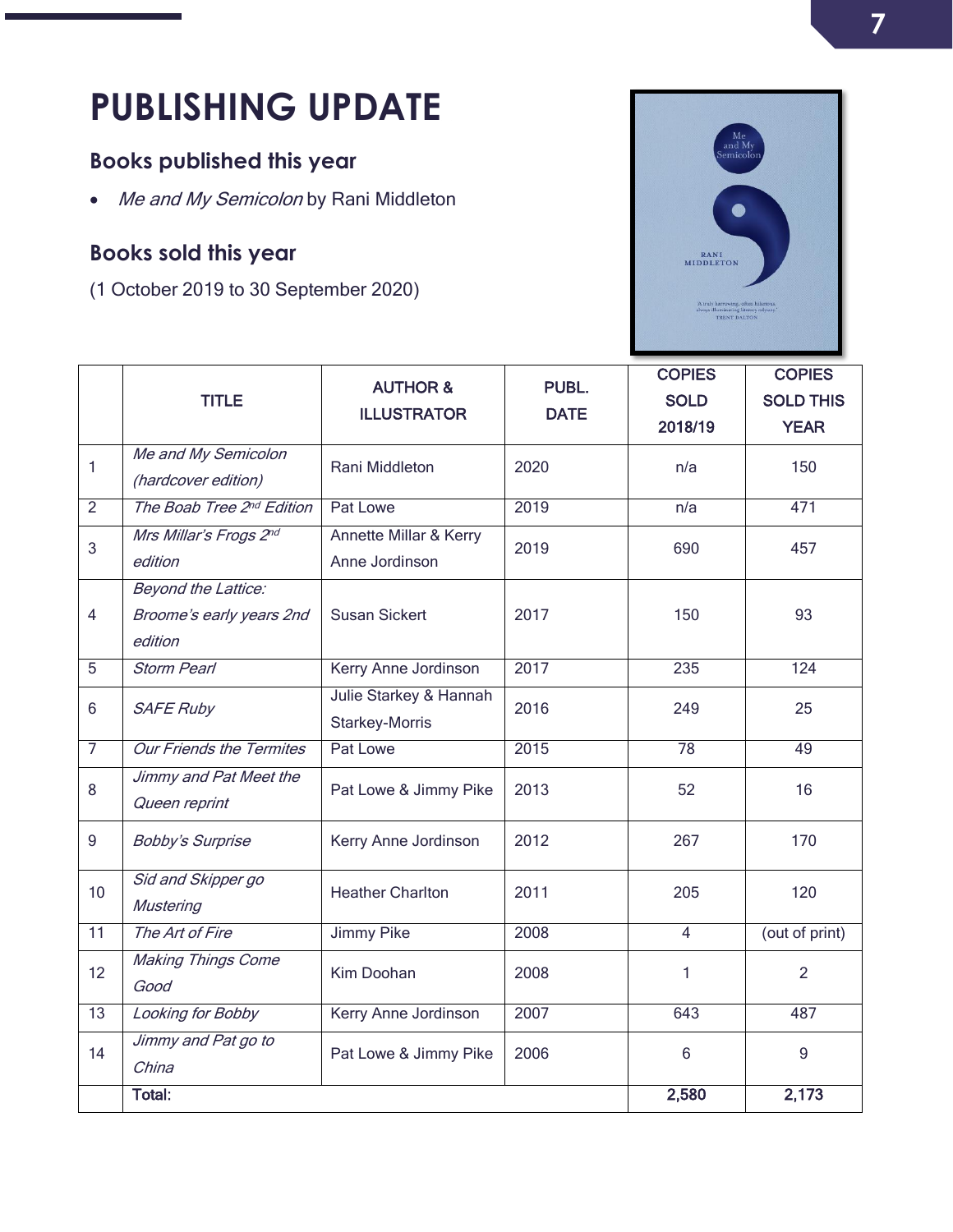## <span id="page-7-0"></span>**CHAIRPERSON'S REPORT**

To be added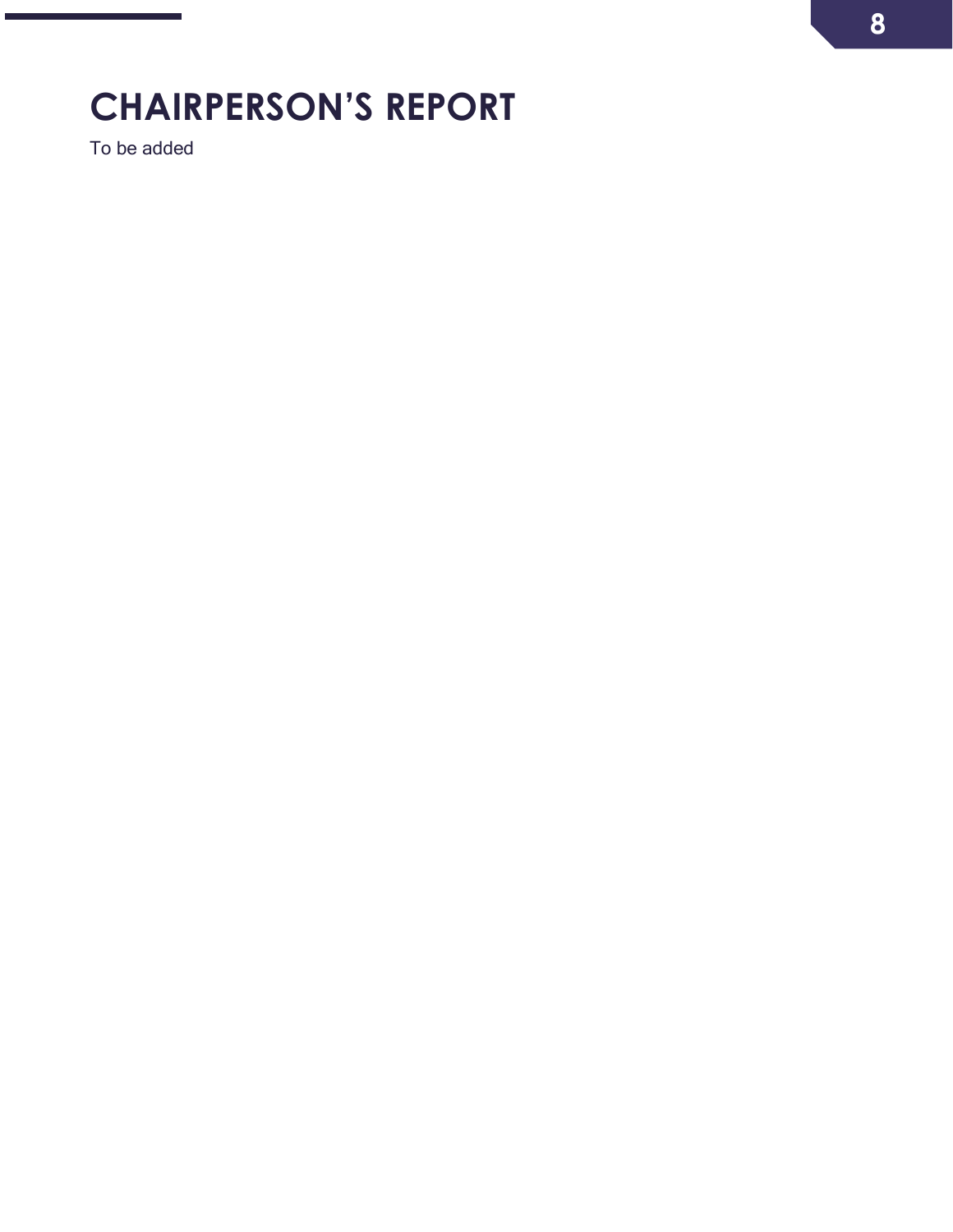### <span id="page-8-0"></span>**TREASURER'S REPORT**

Thank you once again for entrusting the position of Backroom Press Treasurer to me for the past year. I would like to acknowledge the huge contribution Joyce Hudson is providing doing all the data entry, processing sales and solving MYOB questions effortlessly. Since our bookkeeper Emma Hanson resigned in June 2018, Joyce's in-depth knowledge and some assistance from Alison Fong kept our financial records on track.

What a year it has been! When the effects of COVID-19 lockdowns and travel restrictions brought our sales to a full stop for a little while (as most of sales take place through shops), we were getting a little anxious what the future would hold. Luckily with very low ongoing monthly costs (being fully run by volunteers, and no rent to pay on an office space helps), the dramatic drop in sales wasn't detrimental. Fortunately, restrictions in WA were lifted quite quickly, so sales started to pick up again by July 20.

Balance Sheet: Our overall financial position is secure, with cash on hand at 30 June 2020 being \$40,602 (2019: \$44,921). This includes \$19,937 in the CBA Term Deposit account. (See Balance Sheet for details.) As at 30 June 2020, our stock assets (multiple copies of 13 titles) are valued at \$57,200 (2019: \$49,879). We have no outstanding debts, and accounts receivable are \$503. Our total net assets and equity are \$97,803 (2019: \$98,158).

Profit and Loss: Our income for 2019–20 came from book sales, memberships, events and interest, a total of \$30,273 (2019: \$31,269). Costs of goods sold came to \$8,177 (2019: \$8,026). Expenses for the year including royalty payments, administration, storage of stock, marketing, events and production costs were \$19,031 (2019: \$16,088). The net profit to June 2020 was \$3,074 (2019: \$7,154).

In summary We have a healthy bank balance in our accounts, down a little from the previous year, and even through COVID a steady income from modest book sales. We continue to be very careful with our spending, have very few ongoing expenses, and no wages. One topic of our planning meeting will be how to diversify our income so we are less vulnerable to a significant drop in book sales.

Thank you to the team and our membership for another good year.

Christine Elsasser Nov 2020